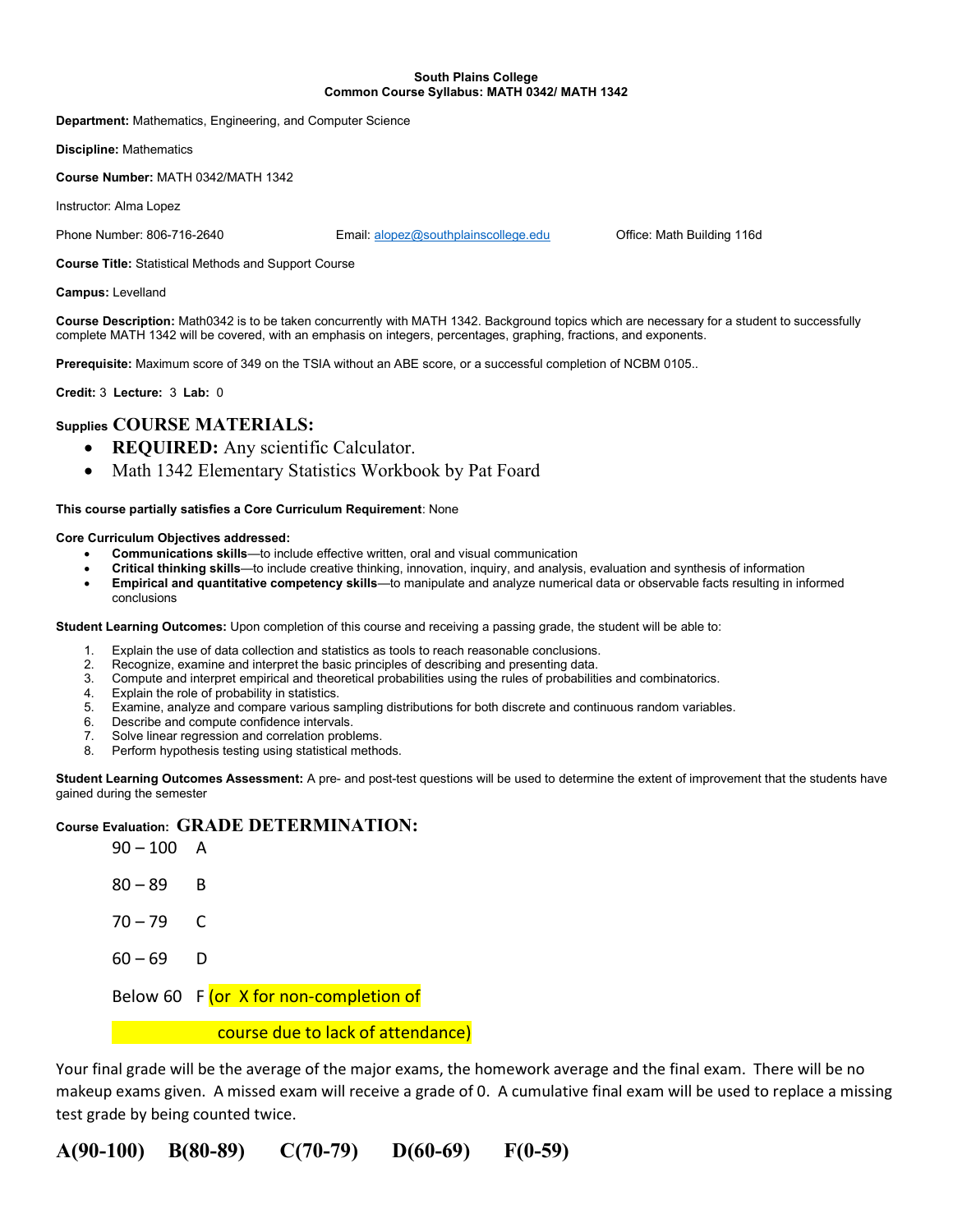If you make a grade of A, B, or C then that is the grade you will be awarded for both halves of the course. However, if you COMPLETE THE COURSE and make a grade of D or F, then your grade for the Math 0342 course will be assessed at your professor's discretion. If you pass Math 0342 but not the Math 1342 portion of the course you will be able to register for Math 1342 in future semesters.

# HOMEWORK/TEST MAKE-UP POLICY:

Homework and other assessments are mandatory. Knowledge of material will be assessed through graded assessments. Homework will be assigned on a daily basis. If a class is missed, it is the student's responsibility to obtain a copy of the notes, to pick up any worksheets or handouts, and to do the assigned homework. (Absence is not an excuse for failure to do homework.) Homework done after the due date will not be accepted. Completing all assignments is understood and expected, not optional.

There are **no retakes** on tests or the final exam. Exactly one test grade may be replaced with a higher final exam grade. All exams will be taken on campus. If you miss an exam because you are quarantined you may take a different exam when you return. You are responsible for making these arrangements with your instructor.

Attendance Policy: Attendance and effort are the most important activities for success in this course. Records of your attendance are maintained throughout the semester. Five (5) absences, for any reason, are allotted to the student for the semester. Tardies count as one-half  $(1/2)$  of an absence. Tardies will be applied for consistently being late to class, as deemed by the instructor and leaving class early. If this number is exceeded, the instructor has the right to drop you with a grade of F or an X, depending on their discretion.

Plagiarism violations include, but are not limited to, the following:

- 1. Turning in a paper that has been purchased, borrowed, or downloaded from another student, an online term paper site, or a mail order term paper mill;
- 2. Cutting and pasting together information from books, articles, other papers, or online sites without providing proper documentation;<br>3. Using direct quotations (three or more words) from a source without showing them to
- 3. Using direct quotations (three or more words) from a source without showing them to be direct quotations and citing them; or
- 4. Missing in-text citations.

Cheating violations include, but are not limited to, the following:

- 1. Obtaining an examination by stealing or collusion;<br>2. Discovering the content of an examination before
- Discovering the content of an examination before it is given;
- 3. Using an unauthorized source of information (notes, textbook, text messaging, internet, apps) during an examination, quiz, or homework assignment;
- 4. Entering an office or building to obtain an unfair advantage;
- 5. Taking an examination for another;
- 6. Altering grade records;
- 7. Copying another's work during an examination or on a homework assignment;<br>8. Rewriting another student's work in Peer Editing so that the writing is no longer
- Rewriting another student's work in Peer Editing so that the writing is no longer the original student's;
- 9. Taking pictures of a test, test answers, or someone else's paper.

Student Code of Conduct Policy: Any successful learning experience requires mutual respect on the part of the student and the instructor. Neither instructor nor student should be subject to others' behavior that is rude, disruptive, intimidating, aggressive, or demeaning. Student conduct that disrupts the learning process or is deemed disrespectful or threatening shall not be tolerated and may lead to disciplinary action and/or removal from class.

Diversity Statement: In this class, the teacher will establish and support an environment that values and nurtures individual and group differences and encourages engagement and interaction. Understanding and respecting multiple experiences and perspectives will serve to challenge and stimulate all of us to learn about others, about the larger world and about ourselves. By promoting diversity and intellectual exchange, we will not only mirror society as it is, but also model society as it should and can be.

Disability Statement: Students with disabilities, including but not limited to physical, psychiatric, or learning disabilities, who wish to request accommodations in this class should notify the Disability Services Office early in the semester so that the appropriate arrangements may be made. In accordance with federal law, a student requesting accommodations must provide acceptable documentation of his/her disability to the Disability Services Office. For more information, call or visit the Disability Services Office at Levelland (Student Health & Wellness Office) 806-716-2577, Reese Center (Building 8) 806-716-4675, or Plainview Center (Main Office) 806-716-4302 or 806-296-9611.

Nondiscrimination Policy: South Plains College does not discriminate on the basis of race, color, national origin, sex, disability or age in its programs and activities. The following person has been designated to handle inquiries regarding the non-discrimination policies: Vice President for Student Affairs, South Plains College, 1401 College Avenue, Box 5, Levelland, TX 79336. Phone number 806-716-2360.

Title IX Pregnancy Accommodations Statement: If you are pregnant, or have given birth within six months, Under Title IX you have a right to reasonable accommodations to help continue your education. To activate accommodations you must submit a Title IX pregnancy accommodations request, along with specific medical documentation, to the Director of Health and Wellness. Once approved, notification will be sent to the student and instructors. It is the student's responsibility to work with the instructor to arrange accommodations. Contact the Director of Health and Wellness at 806- 716-2362 or email cgilster@southplainscollege.edu for assistance.

Campus Concealed Carry: Texas Senate Bill - 11 (Government Code 411.2031, et al.) authorizes the carrying of a concealed handgun in South Plains College buildings only by persons who have been issued and are in possession of a Texas License to Carry a Handgun. Qualified law enforcement officers or those who are otherwise authorized to carry a concealed handgun in the State of Texas are also permitted to do so. Pursuant to Penal Code